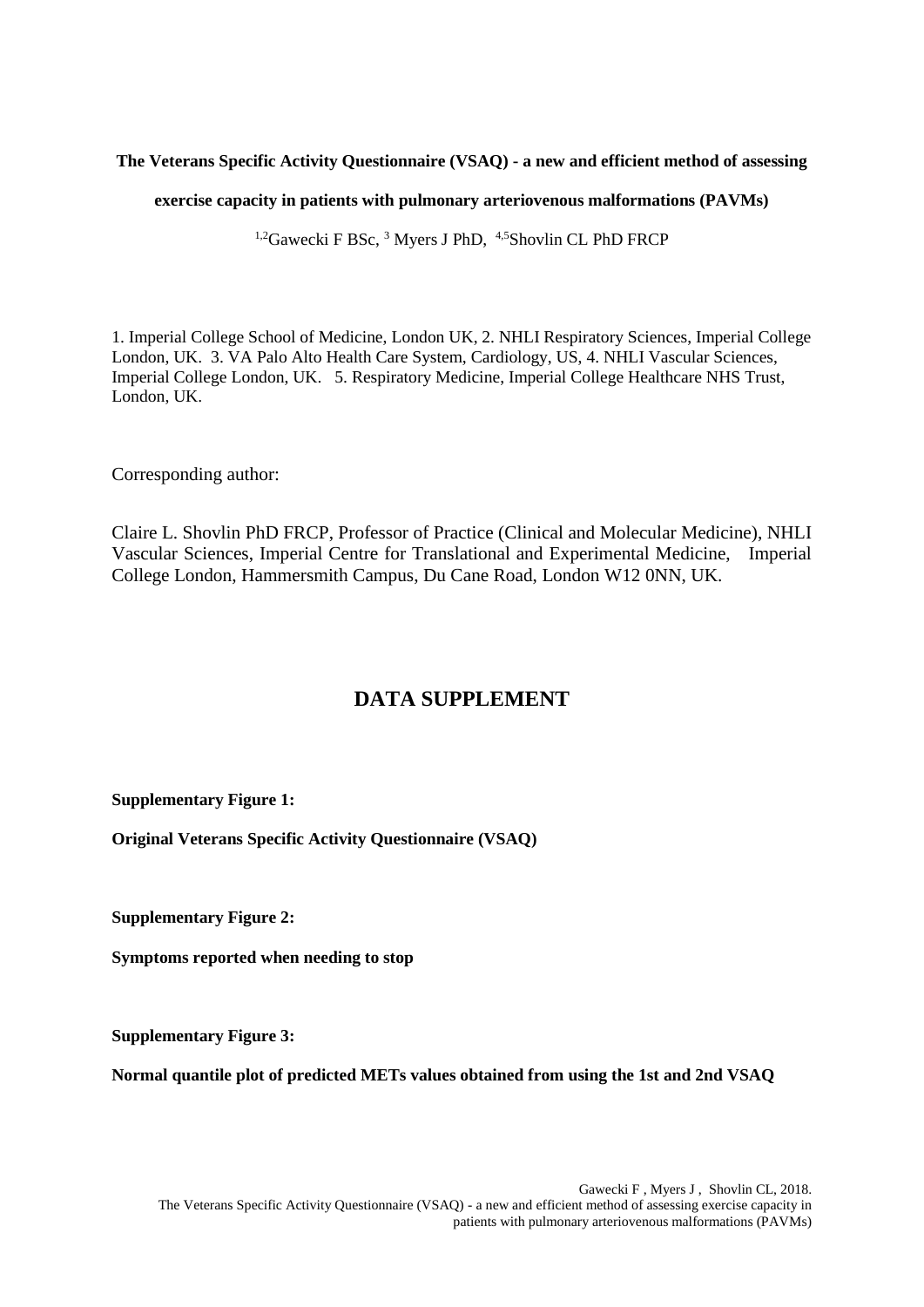# **Supplementary Figure 1: Original Veterans Specific Activity Questionnaire (VSAQ)**

Here is a list of activities of increasing difficulty. Please underline the first one, that when performed for a period of time, would typically cause fatigue, shortness of breath, chest discomfort or otherwise cause you to want to stop.

| <b>METs</b> | Activity                                                                                                                                                        |
|-------------|-----------------------------------------------------------------------------------------------------------------------------------------------------------------|
| 1           | Eating, getting dressed or working at a desk                                                                                                                    |
| 2           | Taking a shower, shopping, cooking, walking down eight steps                                                                                                    |
| 3           | Walking slowly on flat surface for 100-200 meters<br>A moderate amount of work around the house such as vacuuming, sweeping<br>the floors or carrying groceries |
| 4           | Light gardening work<br>Painting or light carpentry                                                                                                             |
| 5           | Walking briskly e.g. four miles per hour<br>Social dancing, washing the car                                                                                     |
| 6           | Playing nine holes of golf carrying your own clubs.<br>Heavy carpentry. Pushing a lawn mower                                                                    |
| 7           | Perform heavy outdoors work e.g. digging<br>Walking uphill, tennis singles, carrying 60 pounds                                                                  |
| 8           | Move heavy furniture, jog slowly on a flat surface, carry 20 pounds up stairs                                                                                   |
| 9           | Cycling at a moderate pace, sawing wood                                                                                                                         |
| 10          | Brisk swimming, cycling uphill, walking briskly up hill, jog six miles per hour                                                                                 |
| 11          | Cross country skiing, carrying a heavy load up two flights of stairs, cycling<br>briskly                                                                        |
| 12          | Running briskly, continuously                                                                                                                                   |
| 13          | Any competitive activity, including those which involve intermittent sprinting.<br>Running or rowing competitively, cycling races                               |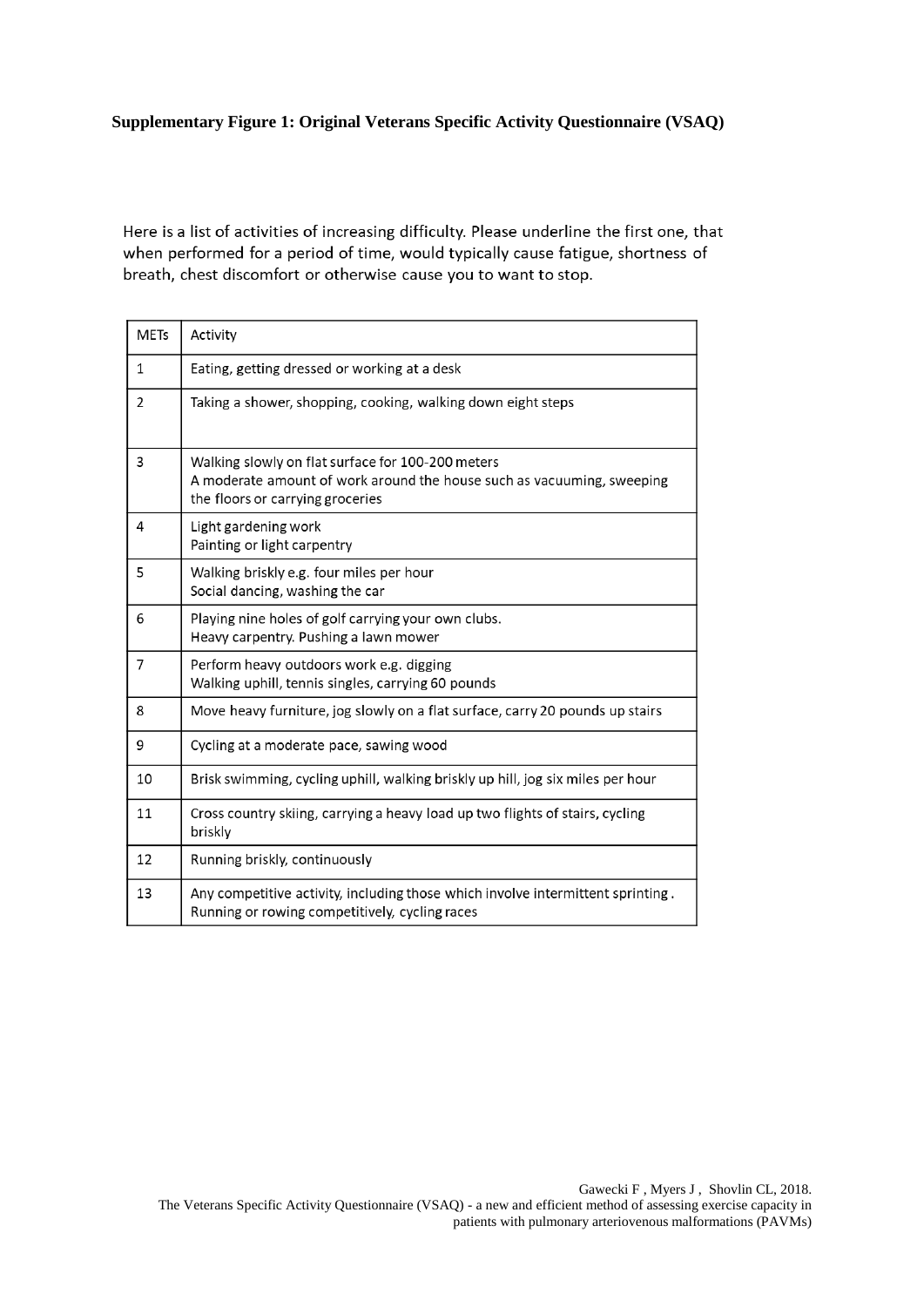

## **Supplementary Figure 2: Symptoms reported when needing to stop**

Symptoms displayed across the 1-13 VSAQ scale in the first 44 patients assessed in the service. Patients were referred due to known or suspected PAVMs, hereditary haemorrhagic telangiectasia or related conditions. A) VSAQ according to the lowest activity (VSAQ "1<sup>st"</sup>). **B**) VSAQ according to the lowest scale point in any second activity grouping (VSAQ "2nd"). See Figure 2 for illustration of absolute VSAQ  $^{4}$ 1st<sup>1</sup> and "2<sup>nd</sup>" values per individual.